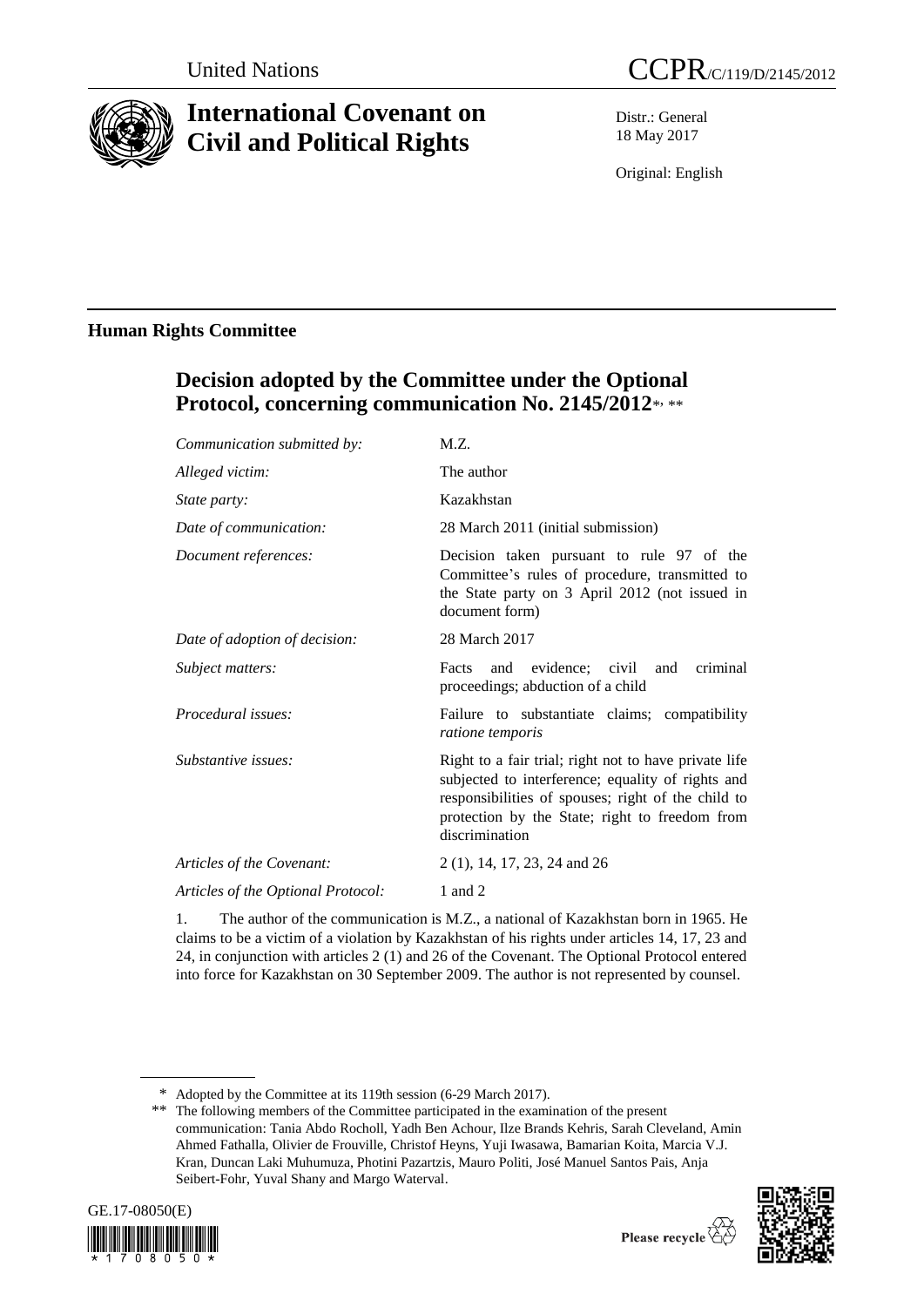# **Factual background**<sup>1</sup>

2.1 The author married in 1987 and his son was born in 1988. In 1994, the author bought an apartment for US\$ 12,000 in Almaty where he resided with his wife and son. According to article 219 of the Civil Code, real property acquired in a marriage is considered the common property of the spouses. On 17 February 1997, the spouses divorced by mutual consent and decided on the division of property. The author kept the car while his wife took custody of their son and renounced claiming alimony. It was also agreed that she would keep the apartment in exchange for payment, in instalments, of her share of the apartment, which amounted to US\$ 6,000. The author did not need the apartment as he wished to go abroad.

2.2 In September 1997, the author's former wife started studying in France, while the author resided in the apartment in Almaty with their son. In May 1998, the author married another woman.

2.3 In July 1998, the author's former wife returned to Almaty with her new husband. The couple and the author's son lived in the apartment, while the author resided elsewhere with his new wife. The author and his former wife agreed that he would keep the family savings of US\$ 20,000 to cover the expenses of their son's upbringing while his mother was studying abroad.

2.4 On 23 September 1998, the author's former wife paid him US\$ 200 as part of the payment for her share in the apartment. He issued a receipt for this amount. On 20 August 1998, the author and his former wife had signed a contract that was certified by a notary stating that the author's former wife would pay him US\$ 6,000 for her share of the apartment by 31 December 1998. On 29 November 1998, the author's former wife paid him US\$ 5,800 and he issued a receipt to that effect. On 12 March 1999, the transaction was registered by the Real Estate Office. The author's former wife resided in the apartment until August 1999.

2.5 At some time in 1999, the author went abroad. In September 1999, his former wife went to France with their son and her new husband. She rented out the apartment in Almaty, Kazakhstan.

2.6 In 2001, the author's former wife visited Kazakhstan and met with the author during her stay. He asked her to re-establish their relationship, but she refused.

2.7 On 29 March 2002, the author was arrested on fraud-related charges. On 31 July 2002, the Almalinskiy District Court in Almaty sentenced him to four years' imprisonment in that connection. On 10 September 2002, the Almaty City Court upheld the sentence, on appeal.

2.8 In 2003, the author's former wife asked her sister to sell the apartment as she had decided not to return to live in Kazakhstan. In addition, as she continued to pay utility bills, the apartment was a financial burden on her. She provided her sister with written authorization to act on her behalf. In 2003, the sister of the author's former wife sold the apartment. Then, in 2005, the new owner sold the apartment.

2.9 In March 2006, the author was released from prison. When he could not access the apartment, he went to the Property Inventory Office and was provided with a copy of the contract regarding the sale of the apartment to his former wife in 1998. The author claims that he then realized that his signature on the contact had been forged. Also, he claims that it was only upon his release from prison that he realized that his former wife had taken away their son.

2.10 The author initiated civil and criminal proceedings in relation to the sale of the apartment and the alleged theft of a diary. He also initiated criminal proceedings in relation to the alleged abduction of his son.

2.11 On 29 March 2006, the author initiated legal action against his former wife, her sister, the new owner of the apartment and notaries, seeking annulment of the sale of the

<sup>&</sup>lt;sup>1</sup> Reconstructed based on the author's submissions and supporting documents.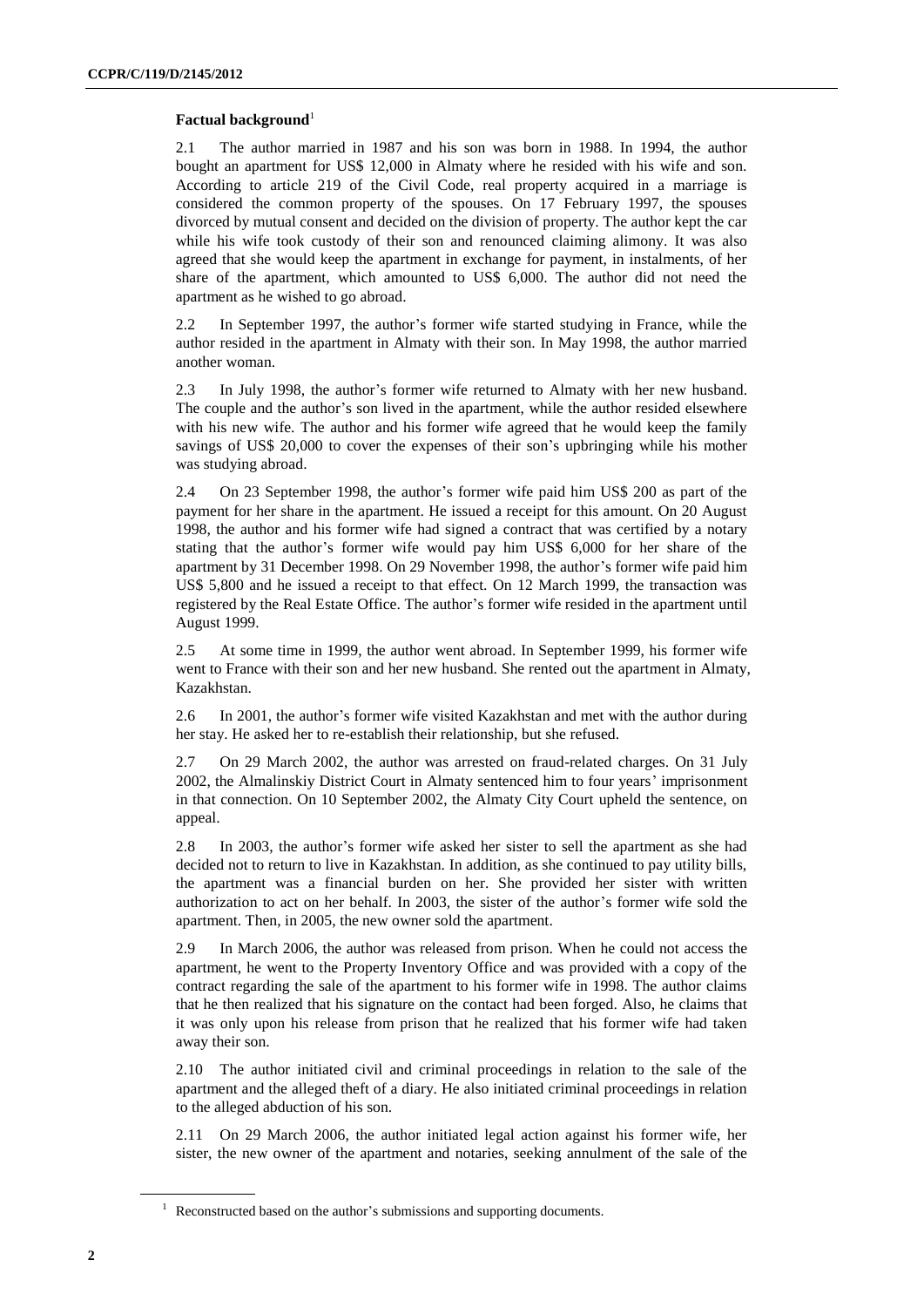apartment. He acknowledged that he had issued receipts for payments received from his former wife towards her share of the apartment. However, he claimed that they were not related to the sale of the apartment. He claimed that the receipts had been stolen from him and fraudulently used by his former wife.

2.12 On an unspecified date, the Almalinskiy District Court in Almaty requested the sister of the author's former wife to provide documents signed or written by the author in order to conduct a graphological examination. The documents were apparently stored in the apartment of the author's former wife's new mother-in law. The sister brought the documents, including the diary, which contained notes written by both the author and his former wife. On 20 August 2007, the Almalinskiy District Court sent the diary for expert examination.

2.13 On 24 October 2007, the Almalinskiy District Court rejected the author's claims in the civil proceedings, based on the conclusions of the graphological examination of the diary, witness statements and other evidence. The court noted that the author's identity documents and the sales contract relating to his purchase of the apartment in 1994 had been presented at the signing of the contract in 1998 and nothing demonstrated that those documents had been stolen. The court also noted that the author had failed to provide five or six additional samples of his signature, despite specific requests to that effect by the court, therefore the experts examined only the samples already available to them. The court rejected the author's argument that, until 2006 when he was released from prison, he was unaware of the sale of the apartment to his former wife in 1998, as he failed to provide evidence that he was not in Almaty during the period from 1998 to March 2002. The court established that the author's former wife had sold the apartment in accordance with the law and that, in fact, the author was disputing the transaction because its price had increased.

2.14 On 13 December 2007, the Almaty City Court upheld the decision of 24 October 2007, on appeal. The author's applications for supervisory review were subsequently dismissed.

2.15 On 21 January 2008, the Almalinskiy District Court endorsed a friendly settlement between the author and his former wife, in which the author withdrew his claims in exchange for the return of the diary. The diary was returned on the same day. On 18 November 2009, the Prosecutor's Office refused to initiate criminal proceedings concerning the theft of the diary, in the absence of corpus delicti.

2.16 On 7 August and on 14 and 19 September 2006, the author informed the police and the Prosecutor's Office about the sale of his apartment by his former wife. On 19 October 2006, the author requested the Medeu District Police Department in Almaty to bring criminal proceedings against his former wife and her sister for having fraudulently sold his apartment. The author claims that the investigator refused to take action on his complaint. However, it transpires from the material on file that, on 21 October 2006, the investigator requested the author's assistance to collect information relating to the whereabouts of his former wife. The author claims that, on an unspecified date, an official requested a bribe to ensure the proper investigation of his case. He filed a complaint with the Committee of National Security, which had still not responded.

2.17 On 18 March 2007, the Medeu District Police Department initiated criminal proceedings against the author's former wife for fraud, based on expert evidence that the author's signature on the sales and purchase contract of 1998 had been forged. However, that evidence was later nullified by subsequent examinations of the author's handwriting. The experts found that the first expert's examination was based on a single sample of the author's signature, which did not allow to establish with certainty the authenticity of his handwriting. The investigation also established that the sale of the apartment by the author to his former wife was confirmed by the receipts signed by him to the effect that he had received US\$ 6,000 equivalent to half of the price paid for the apartment, from his former wife, as well as by witness statements and other evidence.

2.18 On 12 February 2010, the Almaty City Police Department closed the criminal proceedings owing to the absence of corpus delicti. Although the author was informed of the reasons for the closing of the criminal case in March 2010, he claims that he only received a copy of the 12 February 2010 decision in October 2011, despite his repeated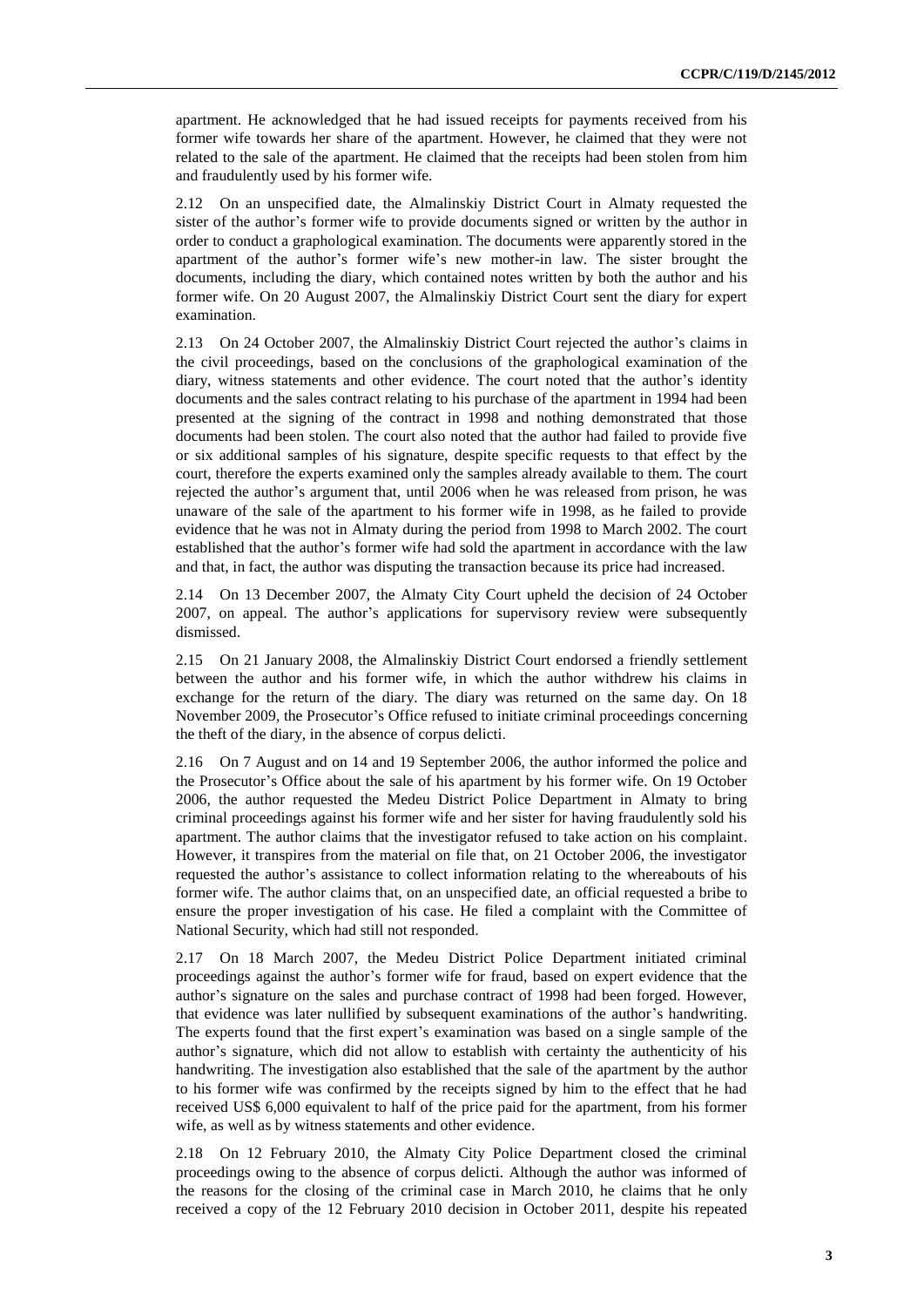requests. Thus, he claims that he could not challenge the decision. However, it transpires that, on 15 July, 2 August and 10 September 2010, the Prosecutor General's Office considered that there were no grounds on which to review the decision of 12 February 2010. The Prosecutor General stated that the investigation had taken all necessary measures to ensure a thorough investigation. The author's arguments regarding his allegedly forged signature on the contract of 1998 and the receipts for US\$ 6,000 received from his former wife were dismissed as unsubstantiated, based on the results of the expert examinations of his signature.

2.19 The author claims that he requested access to the criminal case file relating to the sale of the apartment on several occasions. However, he was granted access to the case file on 30 March 2011 only. On studying the file, he noticed that many documents had been removed.

2.20 On 10 September 2011, the Prosecutor General's Office responded to the author's enquiry that he had been notified of every decision taken in the case and that he, himself, had studied the case file on 30 March 2011, as confirmed by his signature. He was invited to study the case file again. The Prosecutor General's Office terminated correspondence with the author on the case and informed him that any further complaints would be rejected without inquiry if they did not contain any new arguments.

2.21 The author filed a number of complaints against the investigator, alleging procedural violations in the investigation and requesting that the decision of 12 February 2010 be rendered null and void in order to close the case. On 25 November 2011, the Almalinskiy District Court in Almaty cancelled the investigator's decision of 28 December 2010 to archive all physical evidence in the case, including the author's diary. On 31 March 2011, the Medeu District Court in Almaty ordered another investigation in relation to an expert, but criminal proceedings against the expert were subsequently terminated in the absence of corpus delicti. However, the decision of 12 February 2010 has not been quashed.

2.22 The author appended to the present communication copies of several of his complaints to the domestic authorities in relation to the sale of the apartment, as well as copies of articles dated 26 February 2009 and 24 November 2011 that were published in the newspaper Svoboda Slova, in which he criticized the police investigation into the alleged fraud and the outcome of the civil proceedings and questioned the competence of judges in Kazakhstan. He claims that the publications as well as his conviction contributed to the negative outcome of the criminal proceedings and the investigators had told him that he would never win the case. The author also claims that the head of the investigation department at the Almaty City Police Department had threatened him and his family in connection with his complaints against the investigator. The author claims that he filed several complaints with the police and the Prosecutor's Office to "prevent illegal actions by the police," all of which have remained without response.

2.23 On 1 December 2009, the author requested the police to initiate criminal proceedings in relation to the abduction of his son by his former wife with the help of a notary who had forged his signature on the consent form. He did not specify that, further to their agreement, his former wife had custody of their son and he had agreed that their son would reside with her. The Medeu District Police Department opened an investigation on that same day. Since the investigation was suspended on several occasions, the author complained to the City Prosecutor, which informed him that the investigation was ongoing. He complained about the Prosecutor's inaction to the Medeu District Court, which granted his claims on 2 November 2011 and 16 January 2012. The author claims that the police ignored the court decisions and that he was not granted access to the case file.

2.24 It follows from the material on file that the police refused on a number of occasions to initiate criminal proceedings in relation to the abduction of the author's son owing to the absence of corpus delicti in relation to the actions of the author's former wife. The refusal decisions were quashed by the prosecuting authorities owing to incomplete investigation.

2.25 The last refusal to initiate criminal proceedings was handed down by the Medeu District Police Department on 4 November 2012 owing to absence of corpus delicti. That decision was upheld by the City Prosecutor's Office. It was established that the author's son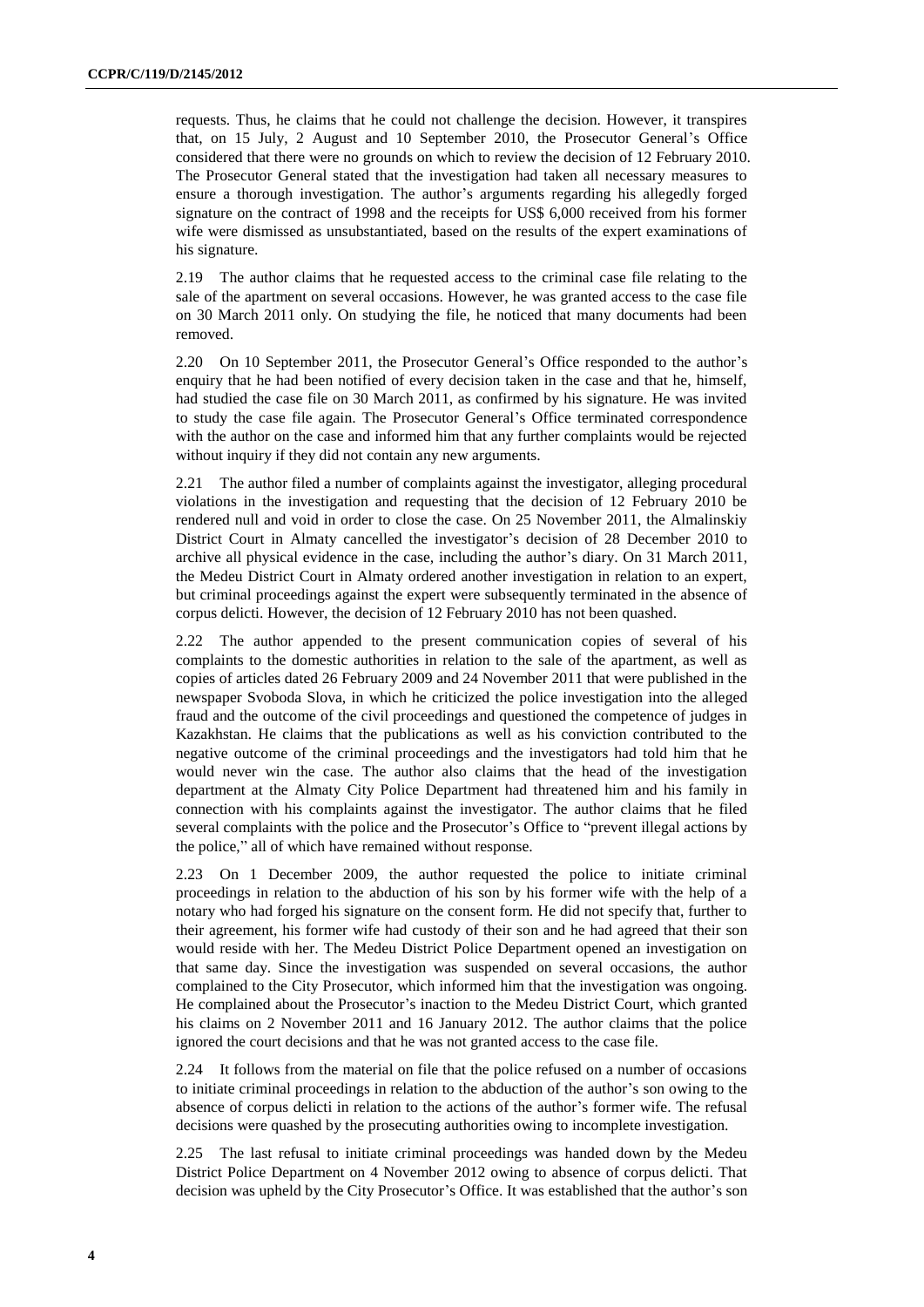had left Kazakhstan in 1999 with the author's former wife to live in France. The son was married and had become a French citizen.

2.26 The author claims that he has exhausted all available domestic remedies.

### **The complaint**

3.1 The author claims a violation of his rights under articles 14, 17, 23, 24 and article 26, in conjunction with article 2 (1) of the Covenant.

3.2 Under article 14 of the Covenant, he challenges the outcome of the civil and criminal proceedings and claims that they were unfair, based on inadmissible evidence and handed down by an incompetent and biased court. He complains about the delay in granting him access to the criminal case file regarding the sale of his apartment, which prevented him from appealing the decision of 12 February 2010 and to have the criminal proceedings terminated.

3.3 The author claims that his rights to privacy and personal life under article 17 were violated when the court accepted his diary so as to have a sample of his handwriting, although it was stolen from him by his former wife.

3.4 The author also claims that the domestic authorities failed to investigate his complaint about the abduction of his son by his former wife, in violation of article 23 (4) of the Covenant. He claims that the rights of his son under article 24 of the Covenant were violated as he may have suffered improper treatment from his former wife and her new husband and that he may need protection by the State party.

3.5 The author further claims a violation of article 26, in conjunction with article 2 (1) of the Covenant because the police did not properly investigate his allegations of fraud owing to his criminal record and no action was taken on his complaints about discrimination and threats by law enforcement officers.

### **State party's observations on the admissibility**

4.1 On 14 June 2012, the State party submitted its observations on the admissibility of the communication and observed that the author had failed to exhaust all available domestic remedies. It considered that the complaint should be declared inadmissible under article 5 (2) (b) of the Optional Protocol.

4.2 In particular, the criminal proceedings in relation to the abduction of the author's son were ongoing. Several refusals to initiate criminal proceedings were reversed by the prosecuting authorities owing to incomplete investigations. On 11 May 2012, the City Prosecutor's Office reversed the refusal to initiate criminal proceedings of 9 April 2012 and referred the case for further investigation to the City Department of the Ministry of Internal Affairs.

4.3 The proceedings relating to the notary who had certified the authorization in which the author's former wife authorized her sister to sell the apartment on her behalf were also awaiting further investigation, which was pending.

4.4 Concerning the alleged theft of the author's diary on 21 January 2008, the Almalinskiy District Court in Almaty endorsed a friendly settlement between the author and his former wife, in which the author withdrew his claims in exchange for the return of his diary, which had been made available to the experts to analyse his handwriting, and the diary was returned to the author. On 18 November 2009, the Prosecutor's Office refused to initiate criminal proceedings in relation to the theft of the diary in the absence of corpus delicti and also owing to the fact that the diary had been created and used by the spouses as common property. The author did not challenge the prosecutor's decision before a higher level prosecutor or any court.

4.5 The State party clarified that access to case materials upon the termination of criminal proceedings was regulated by article 270 of the Code of Criminal Procedure, according to which the victim would be notified in writing about the decision and the avenues of appeal and a copy of the decision would be served on the victim upon request. On 12 and 13 February 2010, notification about the 12 February 2010 decision was mailed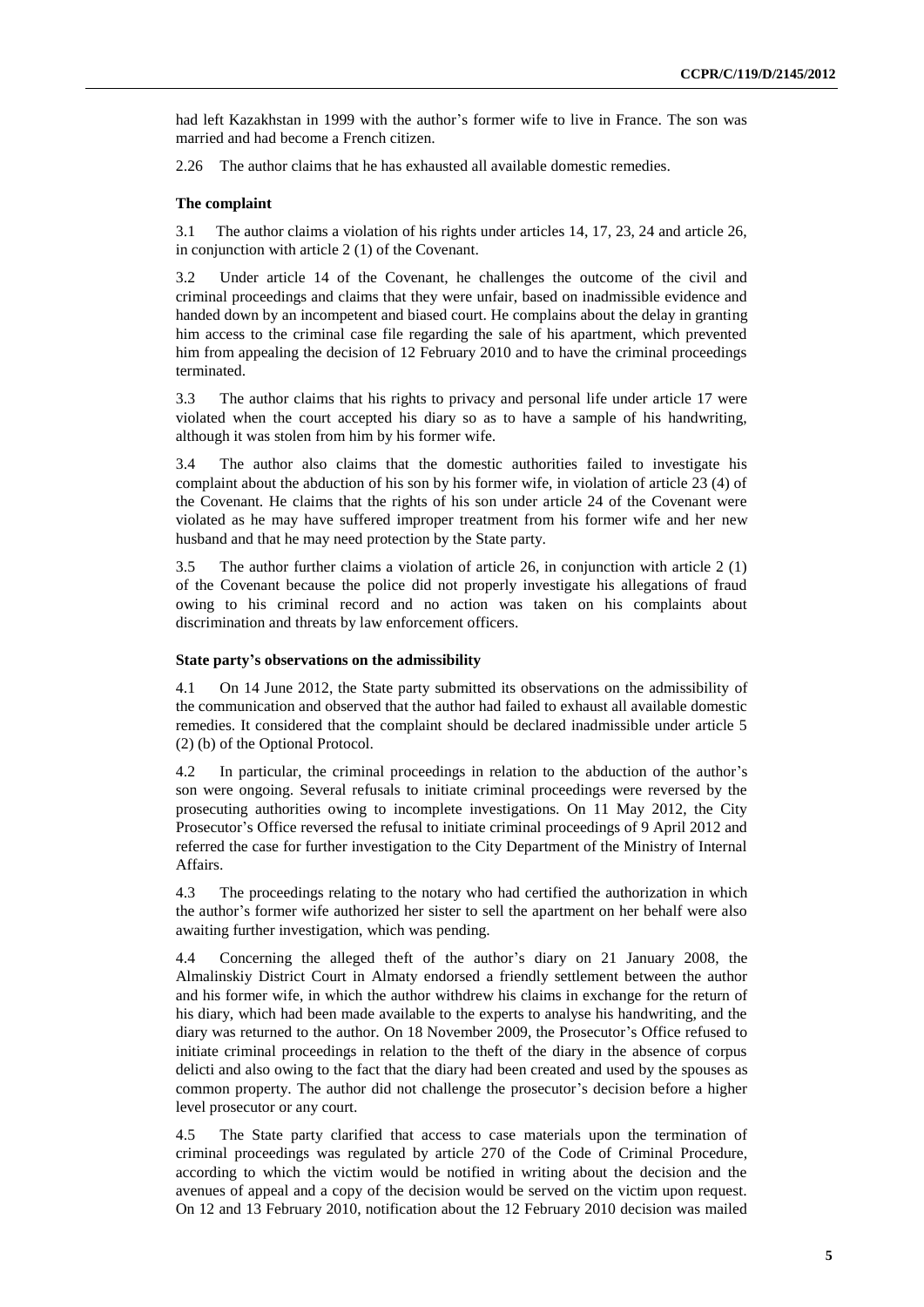to the author. On 15 February 2010, the author requested access to the case file. On the same date, the author was notified by mail that he could access the case file at the City Prosecutor's Office. On 10 December 2010, further to the author's request, the City Prosecutor's Office requested the City Department of the Ministry of Internal Affairs to provide him access to the case file. On 4, 6 and 9 January 2011, the City Department of the Ministry of Internal Affairs granted the author permission, by mail, to study the case file. His neighbours at the address provided by the author for correspondence testified that he no longer resided there. On 17 and 24 March 2011, notifications were sent to the author's current address and the author presented himself to study the case file. The delay in the author's access to the case file can be explained by his failure to inform the prosecuting authorities of his change of address.

4.6 The author's allegations of threats, including by telephone, were investigated, but were not confirmed. In particular, the transcript of telephone calls showed that he did not receive any telephone calls during the period in question.

4.7 The State party observed that the author was challenging property rights, despite the fact that he had received compensation from his former wife for her share of the apartment in 1998, because property prices had increased substantially since 1998.

4.8 The State party considered the author's claims inadmissible for non-exhaustion of domestic remedies and lack of substantiation.

# **Author's comments on the State party's observations**

5.1 On 11 August 2012, the author submitted his comments on the State party's observations and reiterated his initial claims.

5.2 His last complaint about the abduction of his son was submitted to the Almaty City Prosecutor's Office on 7 August 2012.

5.3 Criminal proceedings relating to the notary were terminated on 15 December 2011, in the absence of corpus delicti.

5.4 He has exhausted all available remedies with regard to the theft of his diary; he challenges the State party's submission that the diary was the common property of both spouses; and he was not provided with a copy of the refusal to initiate criminal proceedings of 18 November 2009. On 20 August 2007, the Almalinskiy District Court sent his diary for expert examination; an acquaintance of his former wife sent the diary to the court and on 19 December 2007, the sister of his former wife asked the court to return the diary.

5.5 The author finds that the State party discriminated against him in submitting that his attempts to restore his property rights were motivated by the increase in property prices. He states that the apartment was purchased during the marriage and that, after the divorce, he was the sole owner of the apartment.

5.6 He claims a violation of his rights under article 14 of the Covenant because the authorities refused to initiate criminal proceedings relating to the disappearance of materials from the criminal case file relating to the sale of the apartment. He states that he was not provided with a copy of the relevant decision.

5.7 The author appends a decision of the Almalinskiy District Court of 5 August 2011 rejecting his request for a new deadline to appeal the decision of 12 February 2010, which was rejected by the court on 22 July 2011. Under article 109 of the Code of Criminal Procedure, the deadline for appealing a decision is set at three days after the pronouncement of the decision. The author was informed that the decision would be pronounced on 22 July 2011, but he did not attend the hearing. The court considered that he had missed the deadline without valid justification.

5.8 The author submits that he changed residence twice and his new addresses were indicated in all his submissions to the authorities.

5.9 On 16 October 2012, the author transmitted the refusal of the Supreme Court to the Committee to have the district court's decision of 24 October 2007 reviewed owing to newly discovered evidence.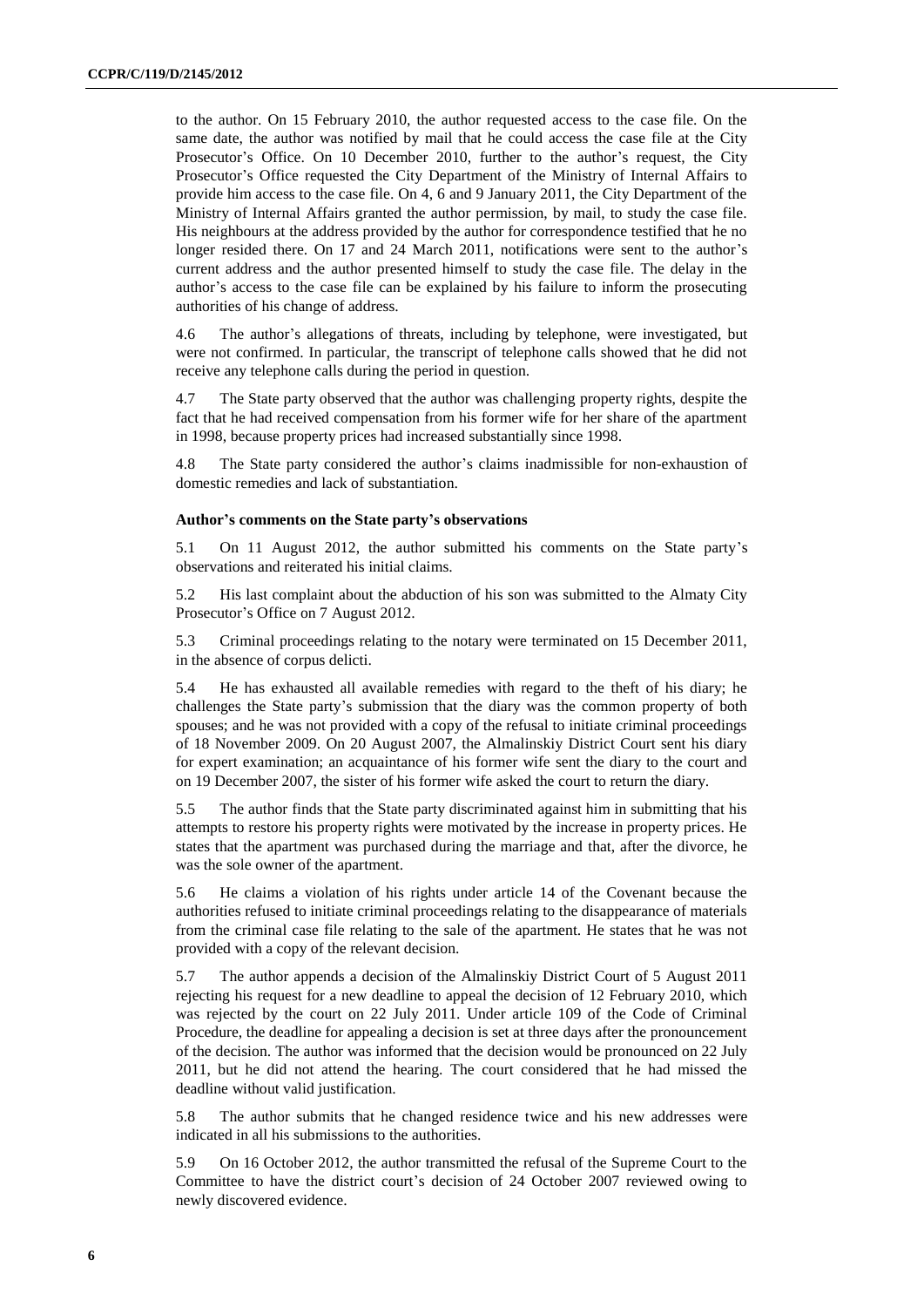#### **State party's observations on the merits**

6.1 On 5 November 2012, the State party submitted its observations on the merits of the communication. It recalled the facts of the case and reiterated that the author's claims were groundless. It also provided copies of decisions pertaining to the case.

6.2 The State party referred to the written submission by the author's former wife to the court stating that the apartment was bought during the marriage. In February 1997, their marital relationship stopped. In September 1997, she left Kazakhstan to study in France, while the author continued to live in the apartment with their son. When she left, she and the author had US\$ 20,000 in savings and a car as common property. In July 1998, she returned to Almaty with a new husband. She, her new husband and her son lived in the apartment, while the author lived in his new partner's apartment. The author kept the family savings of US\$ 20,000 to cover the expenses of taking care of their son in her absence. They agreed that their son would live with her, she would not claim alimony and she would live in the apartment, after buying out her share, while the author would keep the car and move to live in his new partner's apartment. The author later suggested buying out his share of the apartment and took care of the administrative formalities.

6.3 The police refused several times to initiate criminal proceedings in relation to the abduction of the author's son in the absence of corpus delicti relating to the actions of the author's former wife. The refusals were quashed by the prosecuting authorities owing to incomplete investigation. The last refusal to initiate criminal proceedings was issued by the Medeu District Police Department on 1 August 2012 and upheld by the City Prosecutor's Office. It was established that the author's former wife had left Kazakhstan for Saint Petersburg, Russian Federation, in 2006 and has not returned to Kazakhstan since. At the request of the Ministry of Internal Affairs of Kazakhstan dated 26 May 2009, the author's former wife submitted a statement to the French police on 8 December 2009, in which she stated that the division of property caused conflicts in their relationship. It took place between 1998 and 1999, two years after their divorce. The divorce was based on mutual agreement and they also decided on the division of property. According to their agreement, the author would keep the car and she would keep the apartment in exchange for payment of her share in the apartment. At the time, the author wished to go to Turkey and did not need the apartment. They also agreed that she would have custody of their son.

6.4 Regarding the author's claim about the delay in obtaining access to the case file, the State party submits that the delay was related to his change of residence and his failure to properly inform the authorities of his new address and his failure to appear when convoked by the investigator. According to the information on file of 11 August 2010, the author refused to study the case file as he did not agree with the decision of 12 February 2010 and requested that it be rendered null and void. Nevertheless, the author was given permission to study the case file in the archives.

6.5 The diary was handed over to the author on 21 January 2008, the same day that the friendly settlement was reached by the parties in Almalinskiy District Court.

6.6 The State party transmitted a copy of the author's conviction for fraud in 2002 and submitted that it "fully reflects his personality".

6.7 In a note verbale of 28 January 2013, the State party reiterated its previous submissions, emphasizing that the author's claims should be declared inadmissible.

#### **Author's comments on the State party's observations on the merits**

7.1 On 1 February 2013, the author challenged the State party's observations on the merits and reiterated his claims in full.

7.2 The author claims that the State party's observations and reference to his conviction in 2002 violate his rights under article 26, in conjunction with article 2 (1) of the Covenant. He states that he had fully served the sentence and that his criminal record was considered as nullified three years after the sentence was served, that is, since 2009.

7.3 The Medeu District Police Department refused to enforce the decision of 4 October 2012 handed down by the Medeu District Court concerning the abduction of the author's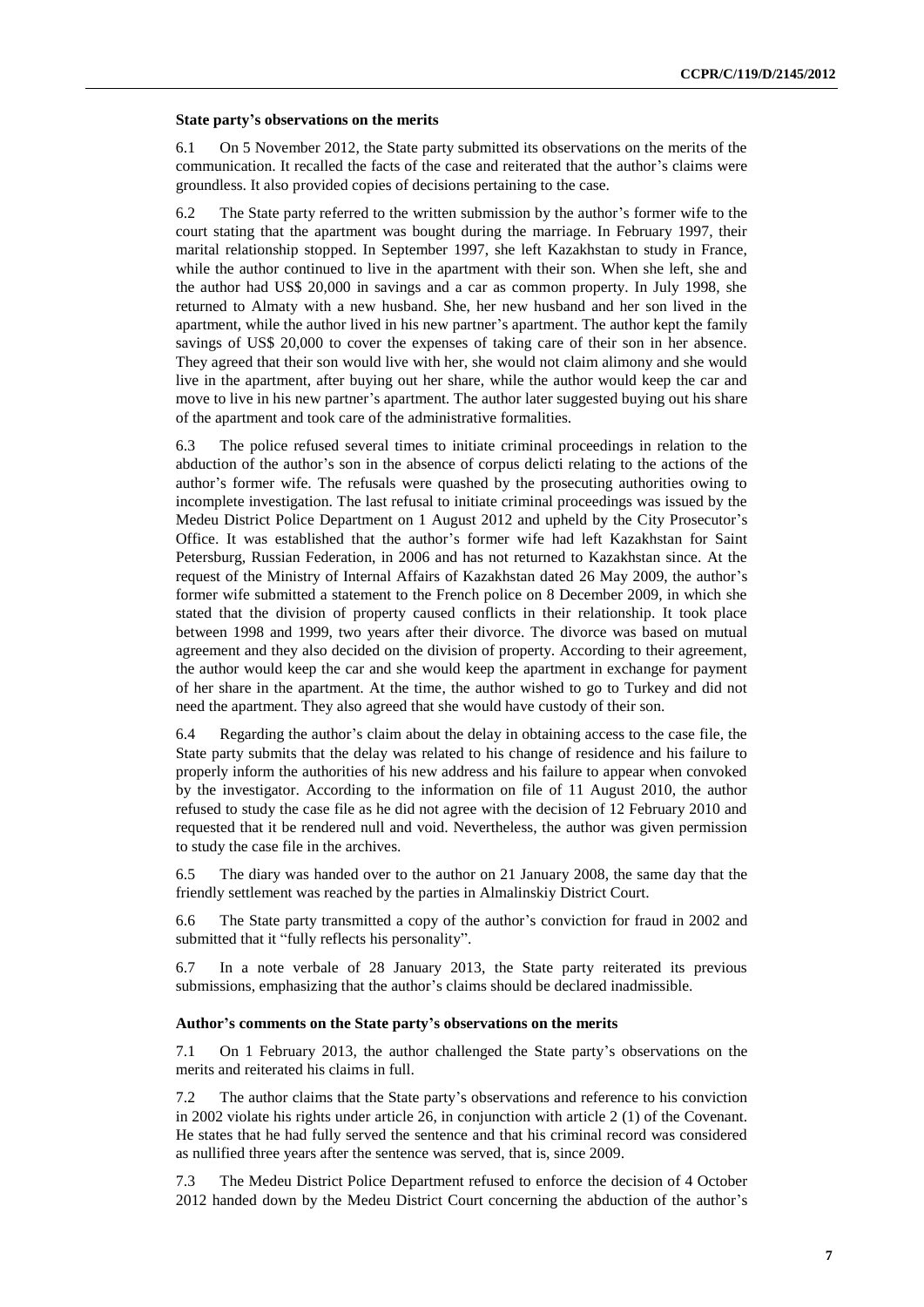son, in which the decision refusing to initiate criminal proceedings of 1 August 2012 was quashed and the case was referred for further investigation. The court found that the initial investigation had failed to establish the whereabouts of the author's son, when and how he had left Kazakhstan and to request data from the civil registration service. The author states that he had submitted several complaints about the lack of information on the progress of the investigation.

7.4 The author appends a decision dated 31 May 2012 from the Amalinskiy District Court in Almaty, quashing the refusal of 15 December 2011 to initiate criminal proceedings relating to the notary and referring the case for further investigation.

# **Further submission by the State party**

8.1 On 21 May 2013, the State party reiterated its previous submissions and added that the reference to the author's previous conviction was not intended to trigger any legal consequences for him, but was made to illustrate his personality, and that it was in compliance with domestic law.

8.2 Concerning the criminal proceedings relating to the apartment, a number of notifications were sent to the author's address. As per his statement of 15 February 2010 to the District Department of the Ministry of Internal Affairs, he did not wish to study the case file.

8.3 On 4 November 2012, the Medeu District Police Department decided to refuse to initiate criminal proceedings in relation to the abduction of the author's son in the absence of corpus delicti; that decision was upheld by the City Prosecutor's Office. The sister of the author's former wife testified that she had left Kazakhstan with her son to live in France. The son had married and had become a French citizen. In the decision, it is stated that the author's son resided with him in Almaty while his former wife was residing in France from September 1997 to fall 1998. In May 1998, the author married and subsequently left Kazakhstan with his new wife, while his son lived in Almaty with his mother, the author's former wife, and her new husband. In September 2001, the author met his former wife and asked her to see their son, but she refused. Thus, he has not seen his son since 1999.

8.4 Both spouses wrote in the diary and it was considered the common property of both.

8.5 On 27 September 2012, the police refused to initiate criminal proceedings in relation to the notary in the absence of corpus delicti. The author was informed thereof.

8.6 On 29 May 2013, the State party submitted copies of a number of decisions handed down by the domestic authorities in relation to the case.

#### **Further submission by the author**

9.1 On 9 September 2013, the author reiterated his claims and challenged the assessment of facts and evidence by the domestic authorities.

9.2 The author submits that the State party did not specify the law in compliance with which reference to his previous conviction was made. He reiterates his claim under article 26 of the Covenant.

9.3 He adds that the diary was first presented in courts as his personal diary. It contained his personal information and could not be considered as common property under the law.

9.4 The author claims that he still has not had access to all the materials of the terminated criminal investigation relating to the sale of the apartment and has therefore been deprived of his right to appeal.

9.5 He contends that the State party has not addressed his claim about the threats made by the head of the investigation department of the Almaty City Police Department.

#### **Further submission by the State party**

10.1 On 27 November 2013, the State party reiterated its previous submissions.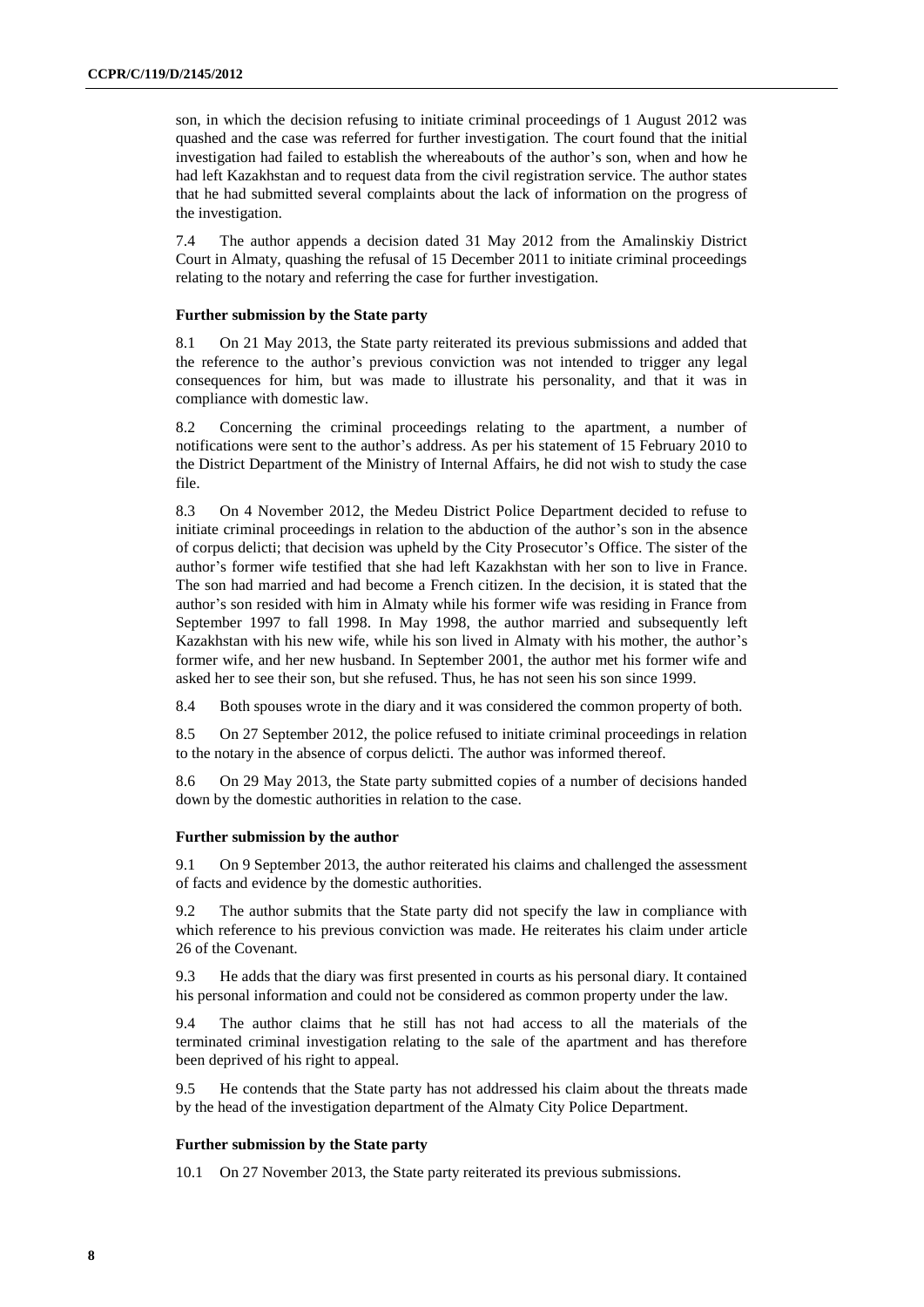10.2 It added that the decision of 4 November 2012 refusing to initiate criminal proceedings in relation to the alleged abduction of the author's son by his former wife was taken in accordance with the law because voluntary movement of a person does not constitute a crime under article 125 (abduction) of the Criminal Code. Simply taking a child against the will of the other parent or relative who was involved in his/her upbringing does not constitute abduction either.

10.3 The State party submitted that the author's communication should be declared inadmissible and unsubstantiated.

# **Issues and proceedings before the Committee**

#### *Consideration of admissibility*

11.1 Before considering any claim contained in a communication, the Committee must decide, in accordance with rule 93 of its rules of procedure, whether the communication is admissible under the Optional Protocol.

11.2 The Committee has ascertained, as required under article 5 (2) (a) of the Optional Protocol, that the same matter is not being examined under another procedure of international investigation or settlement.

11.3 The Committee notes that the alleged violation of article 14 of the Covenant concerning the civil proceedings in relation to the sale of the apartment by the author's former wife in 2007, occurred prior to 30 September 2009, when the Optional Protocol entered into force for the State party. The Committee observes that it is precluded, *ratione temporis*, from examining alleged violations of the Covenant which occurred prior to the entry into force of the Optional Protocol for a State party, unless the violations continued after that date or continued to have effects which, in themselves, constitute a violation of the Covenant,<sup>2</sup> or an affirmation of a prior violation.<sup>3</sup> In that light, the Committee notes the author's claims under article 14 of the Covenant that the civil proceedings concerning the sale of the apartment were unfair, based on inadmissible evidence and were dealt with by an incompetent and biased court. However, the Committee also notes that the said domestic proceedings were finalized before the entry into force of the Optional Protocol for the State party and therefore finds them inadmissible, *ratione temporis*, under article 1 of the Optional Protocol.

The Committee notes the State party's argument that the author's remaining claims under articles 14, 17, 23, 24, 26 and 2 (1) of the Covenant should be declared inadmissible owing to the author's failure to exhaust domestic remedies and lack of substantiation.

11.5 The Committee notes the author's claims under article 14 of the Covenant concerning the refusal on 12 February 2010 to initiate criminal proceedings in relation to the sale of the apartment by his former wife and the material missing from the case file. The Committee also notes the author's claim regarding the delay in granting him permission to access the case file which prevented him from appealing the decision of 12 February 2010. The Committee recalls, first of all, that it is generally up to the courts in States parties to evaluate facts and evidence in a particular case. The Committee may only intervene if it can be ascertained that the evaluation was clearly arbitrary or amounted to a denial of justice, or that the court failed in its duty of independence and impartiality. In the light of the information available on file, the Committee considers that, in the present case, the author has failed to demonstrate that, in handing down the multiple decisions, the courts and authorities of the State party evaluated the evidence before them in an arbitrary manner or that their decisions amounted to a denial of justice. Secondly, the Committee considers that the author has failed to substantiate his allegation, which the State party denies, that the

<sup>2</sup> See, inter alia, communications No. 1367/2005, *Anderson v. Australia*, decision of inadmissibility adopted on 31 October 2006, para. 7.3; No. 1633/2007, *Avadanov and Avadanova v. Azerbaijan*, Views adopted on 25 October 2010, para. 6.2; No. 2027/2011, *Kusherbaev v. Kazakhstan*, Views adopted on 25 March 2013, para. 8.2.

<sup>3</sup> See communication No. 2027/2011, *Kusherbaev v. Kazakhstan*, Views adopted on 25 March 2013, para. 8.2.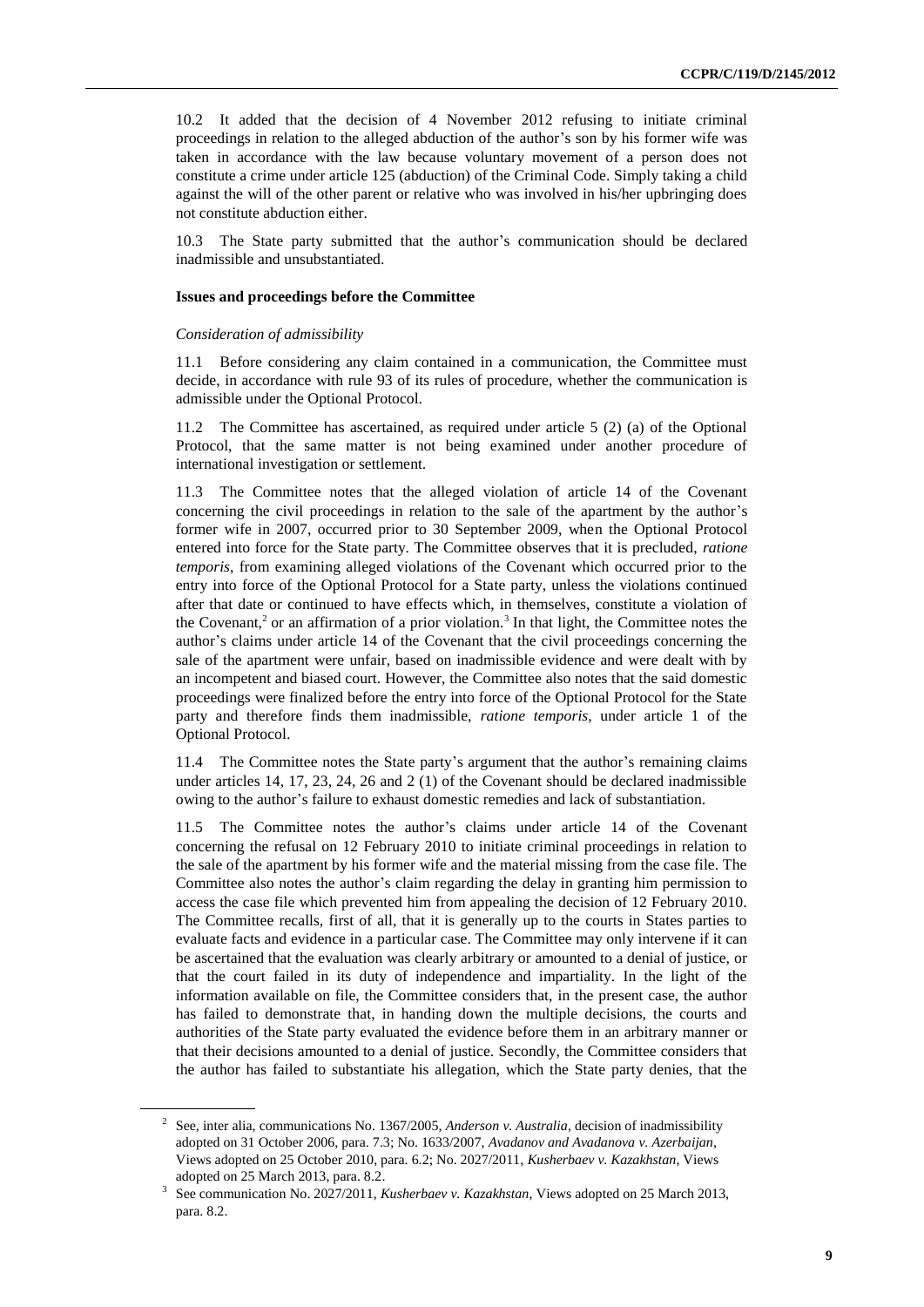State authorities prevented him from accessing the case file in a timely manner and appealing the decision of 12 February 2010. The Committee therefore concludes that the author's claims under article 14 have not been sufficiently substantiated and are therefore inadmissible under article 2 of the Optional Protocol.

11.6 The Committee notes the author's claim under article 17 of the Covenant regarding the use of his diary by the court in order to obtain a sample of his handwriting in the civil proceedings involving him and his former wife. The Committee takes note of the State party's argument that the author has not exhausted all available domestic remedies as he has not challenged the prosecutor's refusal of 18 November 2009 to open criminal proceedings in relation to the theft of the diary. It also notes the author's contention that he did not challenge the decision because he was not provided with a copy of the decision. The Committee notes, however, that the author does not argue that he was not informed of the content of the decision in a timely manner, which would have allowed him to submit a complaint to the competent authorities, if he so wished. Furthermore, the Committee observes that, pursuant to the terms of the friendly settlement reached in court by the author and his former wife on 21 January 2008, the author withdrew his claims in relation to the diary and it was returned to him on that same day. The Committee further notes that, although the author disputes that the diary was the common property of the spouses, he does not deny that both his former wife and himself entered notes in it and that the diary did not exclusively contain his own private information. Moreover, the diary was one of the documents sent for expert examination by the court to establish the authenticity of the author's signature and there is no indication in the case file that the information was used for any other purposes that would interfere in the author's private life. Therefore, the Committee considers that the author's claim under article 17 of the Covenant is insufficiently substantiated for purposes of admissibility and is therefore inadmissible under article 2 of the Optional Protocol.

11.7 The Committee notes the author's claim about the alleged abduction of his son, born in 1988, by his former wife, in violation of articles 23 (2) and 24 of the Covenant. The Committee notes, first of all, that the author informed the police about the alleged abduction of his son, who was born in 1988, in 2006 at the earliest, that is, when his son had already reached the age of majority, and asked to bring criminal proceedings in that connection in 2009 only. The Committee also notes the author's submission that he was not aware that his son had left Kazakhstan until his release from prison in 2006. The Committee also notes that the author has not specified whether and how often he maintained contact with his son after his former wife returned from France in 1998. The material on file indicates that the author has not seen his son since 1999 and that he had only sought contact with his son in 2001, and his former wife had refused to allow him to meet with his son. The Committee further notes that the author has not claimed that he was not aware of his former wife's departure for France with her new husband in 1999 nor has he explained why he did not consider the possibility that his son had accompanied her.

11.8 The Committee notes that the author did not challenge the terms of the agreement concluded with his former wife after their divorce by mutual consent in 1997, according to which she would have custody of their son, who would reside with her in the apartment, and, in return, she would not claim alimony, and the author would keep the car. The Committee also notes the decision of 4 November 2012 by the Medeu District Police Department, in which it refused to bring criminal proceedings in relation to the alleged abduction of the author's son owing to the absence of corpus delicti. The reasoning behind the decision was that the author's son had left Kazakhstan with his mother and had subsequently married and acquired French citizenship. The Committee further notes that the decision was upheld by the Prosecutor's Office and has not been challenged by the author. It notes that nothing in the material before it indicates that the author's son was taken away by his mother against his free will and interest or that he needed protection by the State party's authorities or that his father adequately represented his interests in the matter. In the circumstances and based on the material on file, the Committee considers that the author's claims under articles 23 (2) and 24 of the Covenant are not sufficiently substantiated for purposes of admissibility and are therefore inadmissible under article 2 of the Optional Protocol.